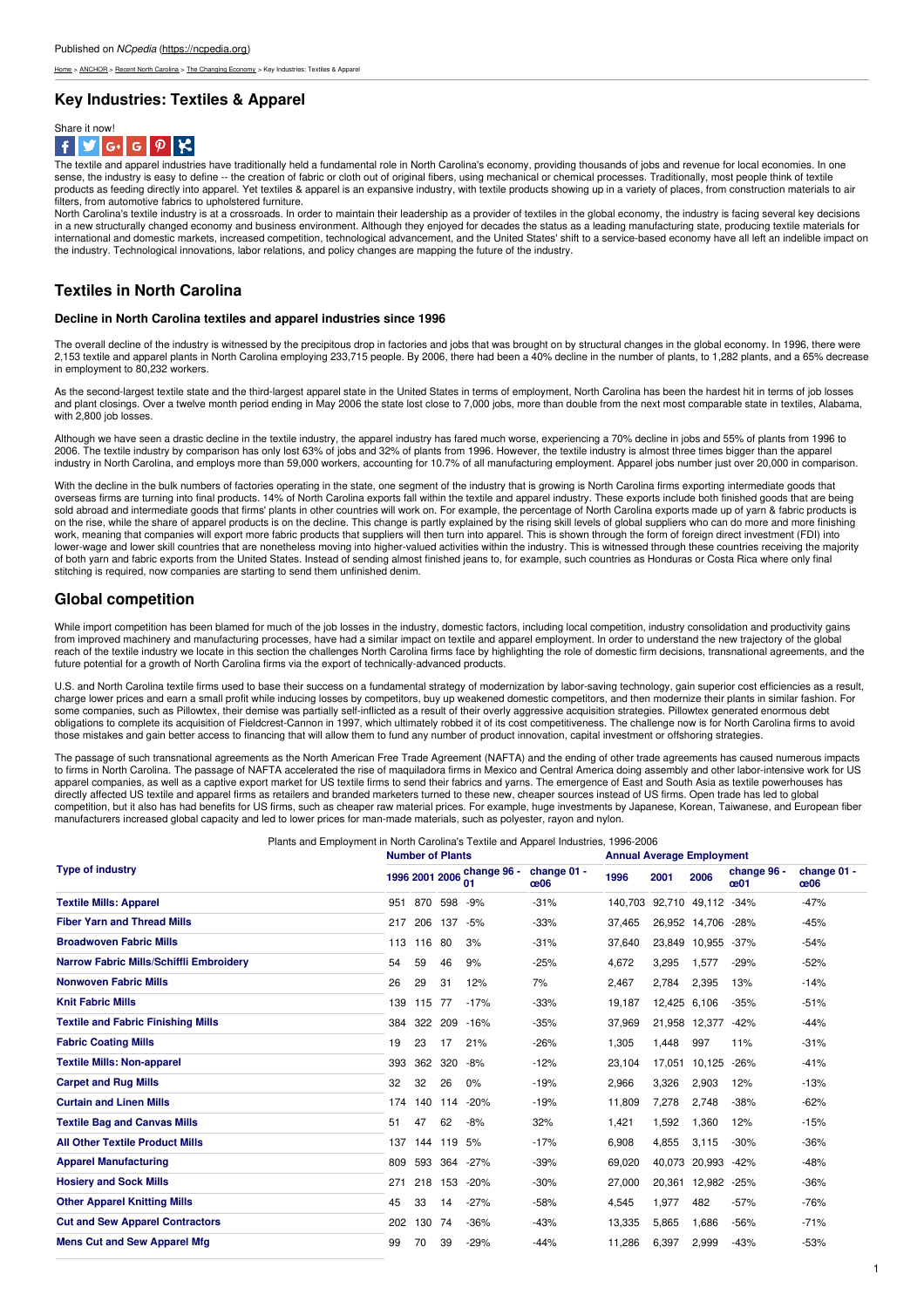| <b>Womens Cut and Sew Apparel Mfg</b>                                                                                                                  | Namber of Plants 38% |     |     |                                  | $-51%$             | Animial Average Empioyment |       |       |                    | $-63%$             |
|--------------------------------------------------------------------------------------------------------------------------------------------------------|----------------------|-----|-----|----------------------------------|--------------------|----------------------------|-------|-------|--------------------|--------------------|
| <b>OXRE CUP SHOTS Apparel Mfg</b>                                                                                                                      |                      |     |     | 1996 2001 2006 change 96 -<br>01 | change 01 -<br>œ06 | 19981                      | 2001  | 2006  | change 96 -<br>œ01 | change 01 -<br>œ06 |
| <b>Accessories and Other Apparel Mfg</b>                                                                                                               | 57                   | -60 | -38 | $-5%$                            | $-37%$             | 3,059                      | 1,917 | 1,195 | $-37%$             | $-38%$             |
| <b>Home Furnishing Wholesalers</b>                                                                                                                     | 140                  | 157 |     | 184 12%                          | 17%                | 1,399                      | 1,836 | 2,057 | 31%                | 12%                |
| Piece Goods, Notions, and Other Dry Goods Wholesalers                                                                                                  | 172                  | 181 |     | 190 5%                           | 5%                 | 1,249                      | 1,315 | 1,204 | 5%                 | $-8%$              |
| Men's and Boys' Clothing and Furnishings Wholesalers                                                                                                   | 44                   | 40  | 46  | -9%                              | 15%                | 522                        | 726   | 360   | 39%                | $-50%$             |
| Women's, Children's, and Infants' Clothing and Accessories<br><b>Wholesalers</b>                                                                       | 130                  | 109 | 85  | $-16%$                           | $-22%$             | 2,804                      | 2,960 | 1,869 | 6%                 | $-37%$             |
| Source: Employment Security Commission of North Carolina                                                                                               |                      |     |     |                                  |                    |                            |       |       |                    |                    |
| User Tags:<br>history<br>industry<br>NC.<br>North Carolina<br>North Carolina History<br>Page<br>State of North Carolina<br><b>Students</b><br>Teachers |                      |     |     |                                  |                    |                            |       |       |                    |                    |





Fieldcrest-Cannon textile mill in Kannapolis, NC. The company went bankrupt in 2003, and its buildings were demolished in 2005 and 2006.

**Artifacts:**



[1] Jobs lost in North Carolina's textile & apparel industry between 1996 and 2006.

3 January 2018

**Source URL:** https://ncpedia.org/anchor/key-industries-textiles